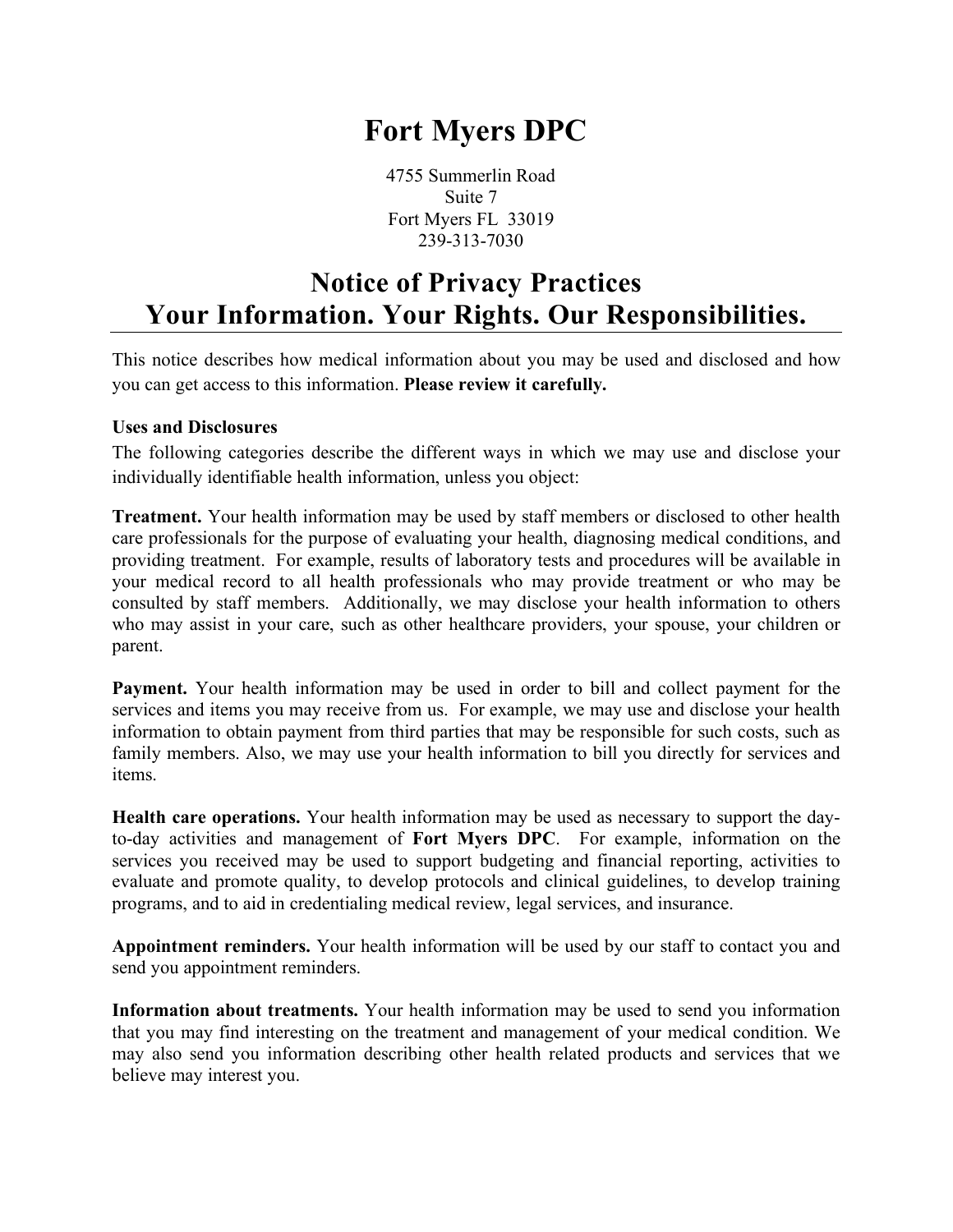Law enforcement. Your health information may be disclosed to law enforcement agencies to support government audits and inspections, to facilitate law enforcement investigations, and to comply with government mandated reporting.

**Release of Information to Family/Friends.** Our practice may release your health information to a friend or family member that is involved in your care, or who assists in taking care of you, that that is relevant to the person's involvement in the patient's care or payment for care. For example, a parent or guardian may ask that a babysitter take their child for an appointment. In this example, the babysitter may have access to this child's medical information. In another example, an elderly patient may come to see his/her doctor with a companion. In this example, we might disclose information to the companion. You may object to such disclosure in writing prior to such disclosure being made.

Patient mass communication. We may use your name and email address(es) and/or text numbers to contact you with bulk messaging. For instance, to share new promotions for the clinic, to send clinic newsletters, or to notify you of a physician's upcoming absence, such as for vacations.

### **Other uses and disclosures in certain special circumstances.**

- **Public Health Risks -** (i.e., vital statistics, child abuse/neglect, elderly abuse/neglect, exposure to communicable diseases, reporting reactions to drugs or problems with products or devices.)
- **Health Oversight Activities**
- **Lawsuits and Similar Proceedings** May use or disclose in response to a court or administrative order, if you are involved in a lawsuit or similar proceeding or in response to a discovery request, subpoena, or other lawful process.
- **Deceased Patients** may be required to release to a medical examiner or coroner. If necessary, we may also release information in order for funeral director to perform their jobs.
- **Organ and Tissue Donation**
- **Serious Threats to Health or Safety**
- **Military** If you are a member of the U.S. or foreign military forces (including veterans) and if required by the appropriate authorities.
- **National Security**
- **Inmates** Our practice may disclose your health information to correctional institutions or law enforcement officials if you are an inmate or under the custody of a law enforcement official. Disclosure would be necessary for the institution to provide health care services to you, for the safety and security of the institution, and/or to protect your health and safety or the health and safety of others.
- **Worker's Compensation**

Disclosures of your health information or its use for any purpose other than those listed above requires your specific written authorization. If you change your mind after authorizing a use or disclosure of your information, you may submit a written revocation of the authorization. However, your decision to revoke the authorization will not affect or undo any use or disclosure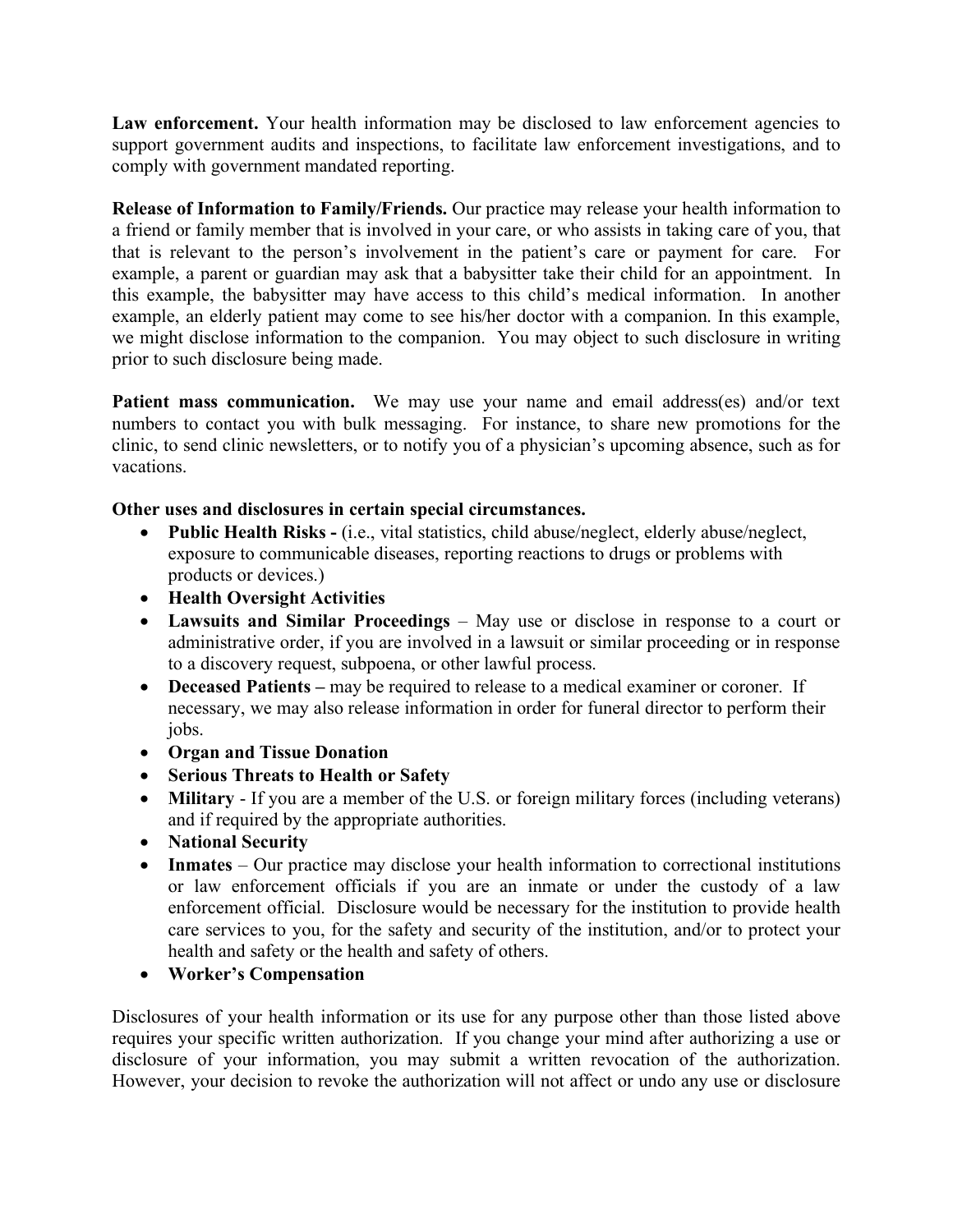of information that occurred before your notified us of your decision to revoke your authorization.

#### **Your Rights**

You have certain rights under the federal privacy standards. These include:

• The right to request restrictions on the use and disclosure of your protected health information for treatment, payment, or health care operations. You have the right to restrict our disclosure to only certain individuals involved in your care or the payment for your care, such as family members and friends. We are not required to agree to your request; however, if we do not agree, we are bound by our agreement except when otherwise required by law, in emergencies or when the information is necessary to treat you. You must make your request in writing to the attention of the Privacy Officer. Your request must be described in a clear and concise fashion: a) the information you wish restricted; b) whether you are requesting to limit our practice's use, disclosure or both; c) to whom you want the limits to apply.

● The right to receive confidential communications concerning your medical condition and treatment

● The right to inspect and copy your protected health information. We will provide a copy or summary of your health information, usually within 30 days of your request. We may charge a reasonable, cost-based fee. Our practice may deny your request to inspect and/or copy in certain limited circumstances; however, you may request a review of the denial.

• The right to amend or submit corrections to your protected health information. This request must be made in writing and submitted to Privacy Officer with reasons to support your request. We may deny your request if you ask us to amend information that is in our opinion: a) accurate and complete; b) not part of the health information kept by or for the practice; c) not part of the health information which you are permitted to inspect and copy; or d) not created by our practice, unless the individual or entity that created is not available to amend the information. We will provide a written explanation for any denial in 60 days.

• The right to receive an accounting of how and to whom your protected health information has been disclosed. We will include all the disclosures except for those about treatment, payment, and health care operations, and certain other disclosures (such as any that you asked us to make). We will provide one accounting a year upon request for free but will charge a reasonable, costbased fee if you ask for another one within 12 months.

• The right to receive a printed copy of this notice, even if you have agreed to receive the notice electronically.

#### **Requests to Inspect Protected Health Information**

You may generally inspect or copy the protected health information that we maintain. As permitted by federal regulation, we require that requests to inspect or copy protected health information be submitted in writing. You may obtain a form to request access to your records by